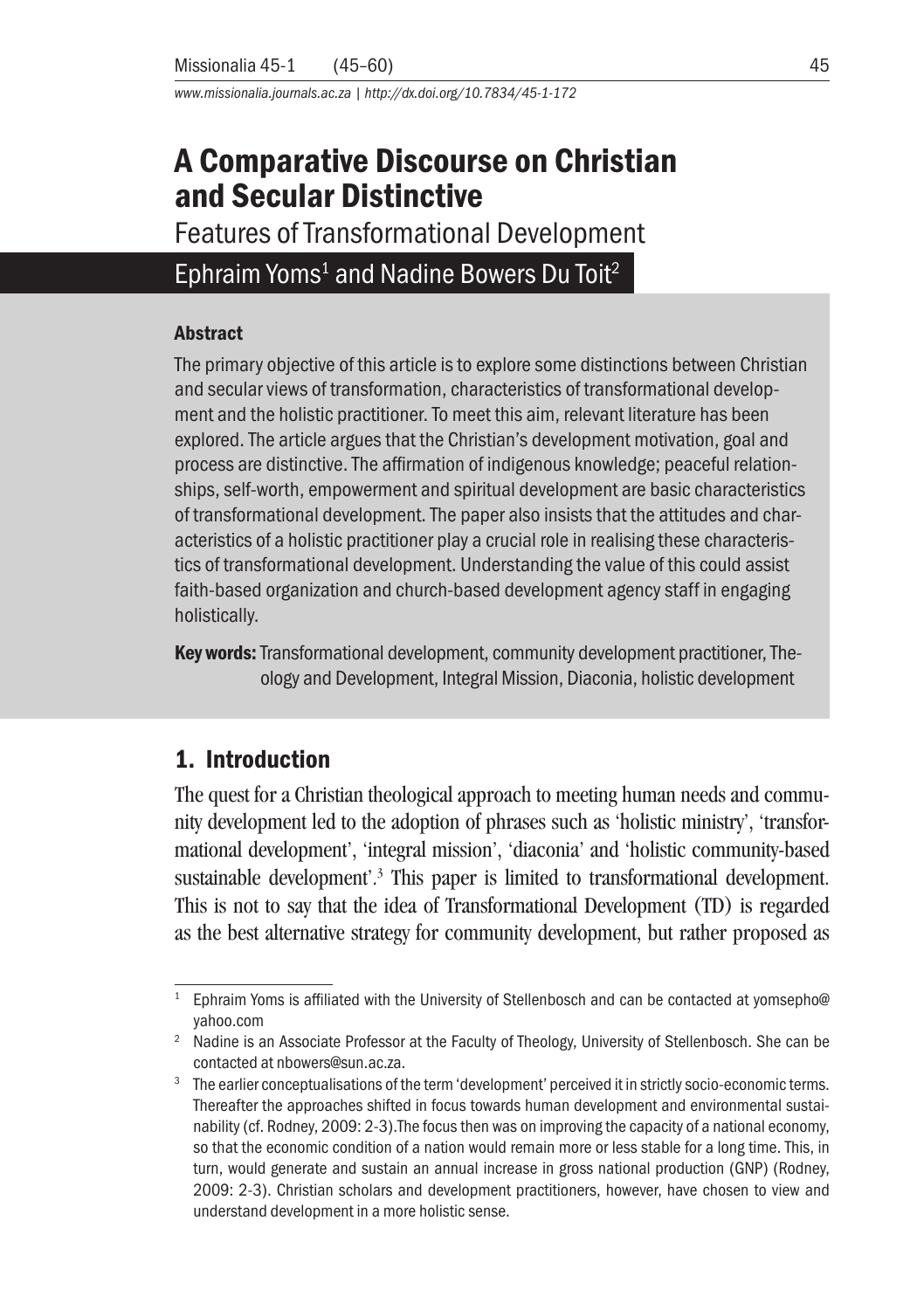a holistic Christian framework for addressing human and social need. In fact, the fundamental focus of transformational development is holistic change from a level of human existence that is less than the one envisioned by God to one in which a person is fully human and free to move to a state of wholeness in harmony with God, one another and the environment (Myers,  $2011:3$ )<sup>4</sup>. This approach insists that equity, justice, human dignity and participation are the bedrock of sustainable development. Focusing on socio-economic empowerment alone (although it is essential) may not be sufficient to meet the range of human needs, which include abstract human needs such as harmonious relationships, dignity and spiritual growth.

This paper is divided into three sections. In the first section, some distinctions between Christian/secular views of transformation are presented. This is followed by the characteristics of transformational development and the third section describes the attitudes and characteristics of a holistic practitioner.

# 2. Distinctions between the Christian and secular views of transformation

The Christian motivation for development, its goals and processes of implementation, are key foundations that need to be understood. This paper does not intend to perpetuate a dualism between the secular and the sacred; it is rather an attempt towards understanding the Christian motivation with regards to development as unique.

### 2.1 Motivation

Motivation is one of the key elements that determine the impact of a development project.<sup>5</sup>In some contexts, the most essential element of secular development is its emphasis on progress, evolution and economic growth. It proposes a process of structural change in such a way that underdeveloped countries could be developed to the level of developed countries (Bowers du Toit, 2010b: 262). The Christian's idea of development, however, is based on the Old Testament concept of *shalom* or the New Testament concept of the kingdom of God, which are characterised by material well-being, harmony, peace and justice (Bowers 2010b: 266)<sup>6</sup>.

This article leans heavily on the legacy of evangelical scholars and practioners such as Bryant Myers, Wayne , Vinay Samuel, Chris Sugden and others who have written on a Christian understanding of

development as mission.<br><sup>5</sup> The motivation for an action may be judged by the level of commitment, support and encouragement toward achieving a set goal. That is, the motivation of an organisation could be seen in the way the human, physical, technical and financial resources are put together and used in supporting and implementing a particular project.

<sup>&</sup>lt;sup>6</sup> This shalom as wholeness also includes spiritual harmony with God and all people in God's world (cf. Eph. 2).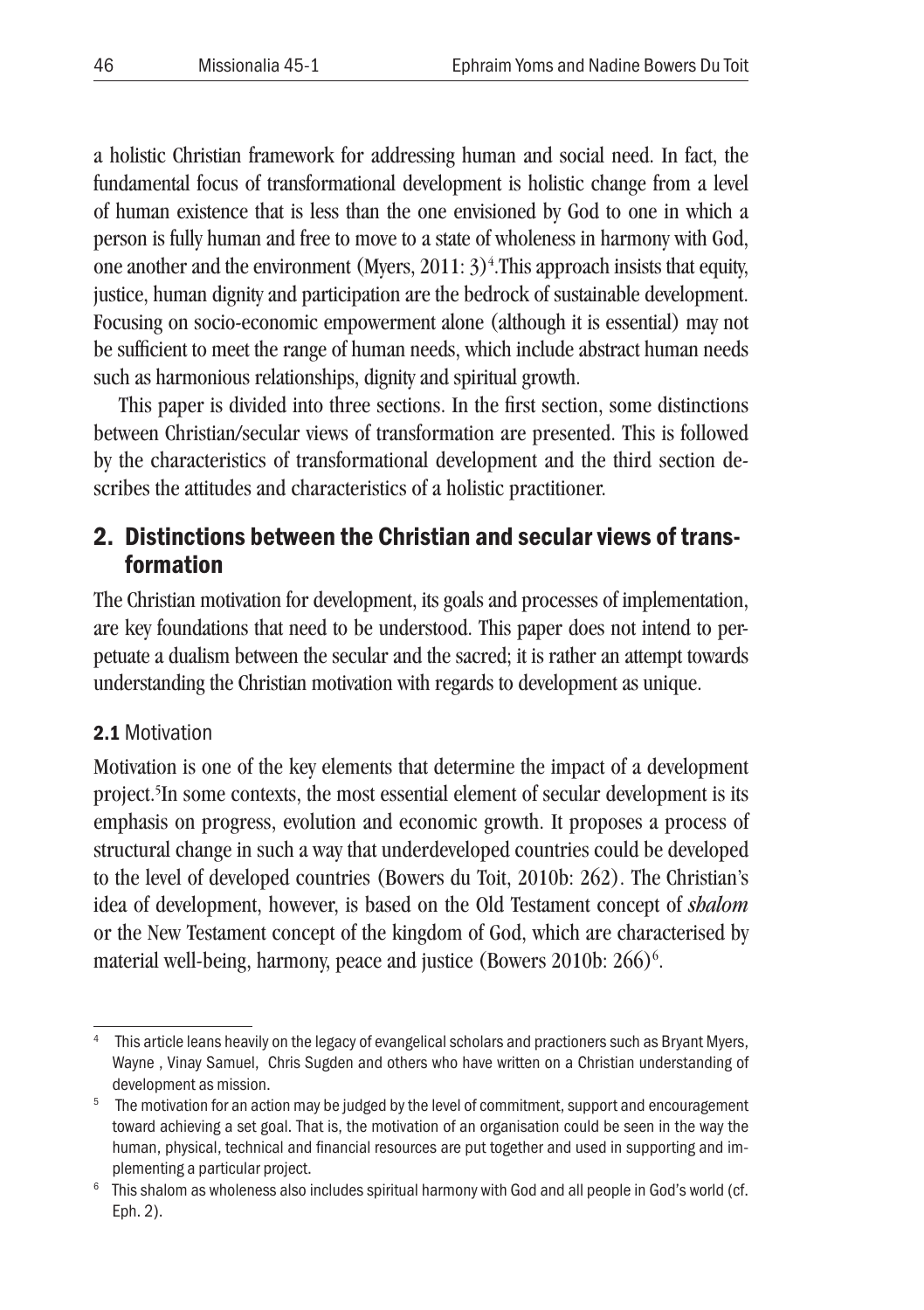The foundation of Christian involvement in community development arises from concern for one's neighbour and the sustenance of the love of God (Dudley, 1991: 1). Thus Moffett (2012: 599) makes it right that a commendable and sincere attempt of the secular effort toward improving human conditions cannot be measured with that of Christianity on the basis that the Christian emphasis is both the level of a vertical relationship (with God) and a horizontal one (with neighbours).<sup>7</sup>

Christian development agencies may be involved in social transformation for various reasons; however, their respective ministries are virtually always a natural expression of their faith. Their ministries are in response to the great commandment: total love for God and neighbour. It can also be argued that, while secular donors may provide economic incentives as well as strategies to achieve the donor's or development agency's purpose, the Christian side of social transformation is borne out of personal obedience to Jesus Christ and the desire to have others know and follow Christ (Dudley, 1991: xi-xii).

Secular agencies indeed have sound motives in terms of improving the conditions of the poor; however, the Christian motive goes beyond this. The mission and vision statements of Christian development organisations such as Tearfund and World Vision International may serve as examples of this unique motivation. The latter's mission statement (World Vision International, 2014) is summarised as follows:

To follow our Lord and Saviour Jesus Christ in working with the poor and oppressed to promote human transformation, seek justice and bear witness to the good news of the kingdom of God.

That of Tearfund (n.d.) is:

To serve Jesus Christ by enabling those who share evangelical Christian beliefs to bring good news to the poor. Proclaiming and demonstrating the gospel for the whole person through support of Christian relief and development [...] Seeking at all times to be obedient to biblical teaching.

The above quotes indicate a theological and contextual foundation for Christian motivation. Theologically, Christian motivation emerges from an understanding of the nature of God, humans, the fall, redemption and the kingdom of God. Contextually, it promotes self-reliance in meeting the basic needs of individuals and the community, as well as equity, justice and peace (cf. August, 2010: 48).

This relationship was corrupted by sin, which led to oppression, poverty, injustice and the alienations of individuals, communities and nations (Bowers du Toit, 2010b: 266).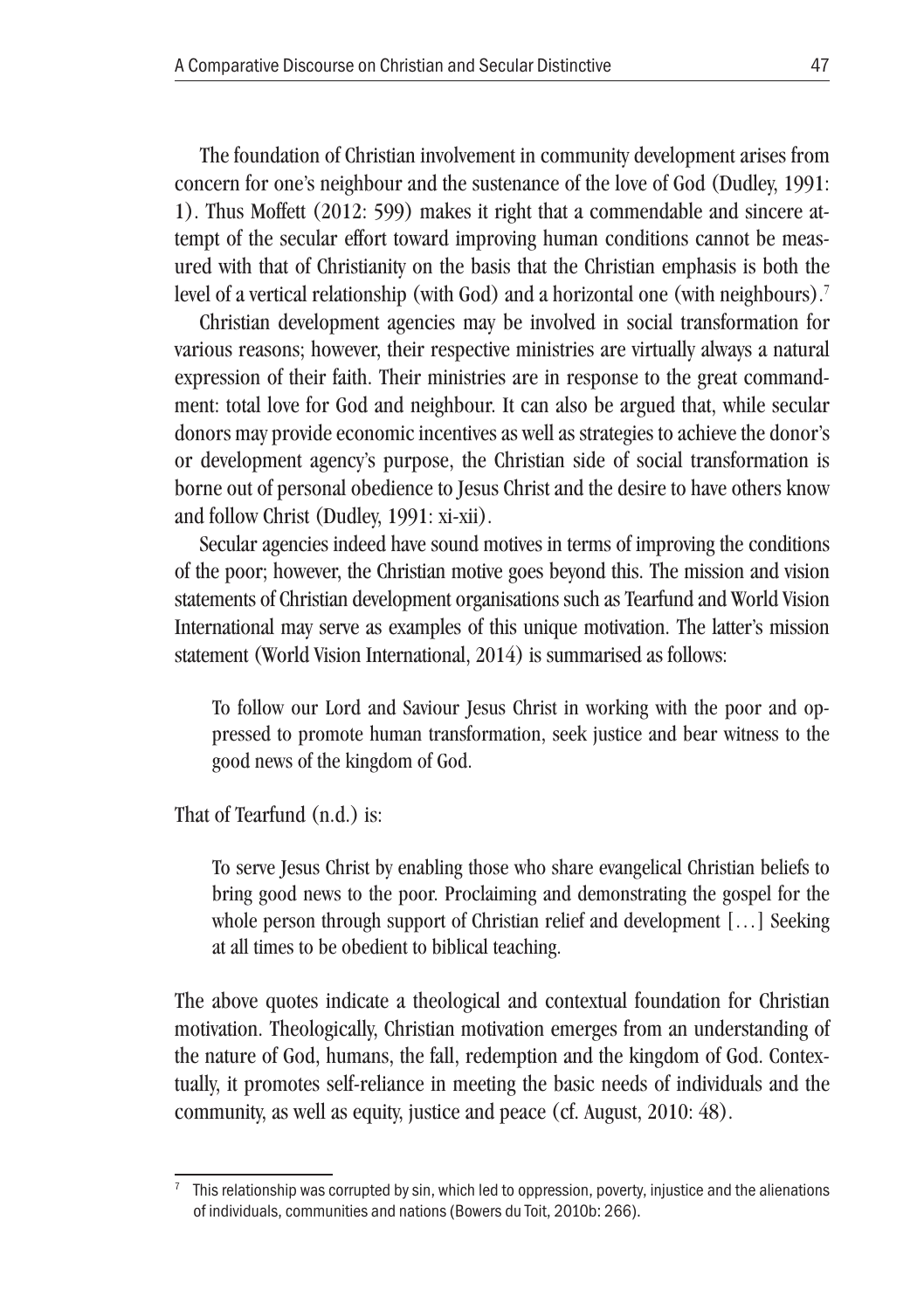Furthermore, people's motivation could also be influenced by the person they pledge allegiance to. In that sense, the secular development workers could be working for the donors' benefit or for the benefit of the poor from a humanist perspective. It should be noted that this could also be true of Christian development workers (Elliston, 1989: 170). However, Christian workers ultimately pay allegiance to Christ, with whom they have had a personal encounter. The workers are accountable to the people they serve, to donors, and to God. They regard the poor as individuals with the same rights to dignity and respect regardless of ethnicity, political, or religious value (Myers, Whaites &Wilkinson 2000: 36). The dominant perspective in the secular development agency is often centred on material, technological and economic progress. In this sense, the future is bright only when there is an increase in the level of employment, a surplus in the budget, and science and technological equipment have been transferred to poor countries for the efficient production of goods and services (Sine, 1987: 3). The Christian perspective, however, is centred on both the immediate future and an eternity in terms of the Kingdom of God (cf. Bowers du Toit, 2010a: 433).

Many secular development agencies may choose to intervene on behalf of others for their benefit, but Christian involvement in social transformation is more than a choice; it is a command. For instance, Dayton (1987: 59) asserts that the world is the object of redemption and the church is the vehicle of that redemption. More so, even though we live in an age of progress and in a scientific and technological world, Christians do not accomplish social transformation through advances in technological and economic progress alone as noted above, but, should recognise the omniscience of the Holy Spirit. By implication a Christian development worker believes that as human beings we cannot overcome our obstacles or achieve success by ourselves. Instead it is through the power of the Holy Spirit who guides and directs our affairs that we can be victorious

#### 2.2 Goal

The aims and objectives for engaging in individual or community development (for present or for future purposes) have to be considered before embarking on a development project. Bowers du Toit (2010b: 267) observes that there are structures that hinder progress and rob people of the enjoyment of peace, harmony and justice as intended by God in creation. Therefore, she argues, in agreement with Bragg, that the goal of Christian social transformation is:

To repel the evil structures that exists in the present cosmos and institutes through the mission of the church the value of the kingdom over against the values of principalities and powers.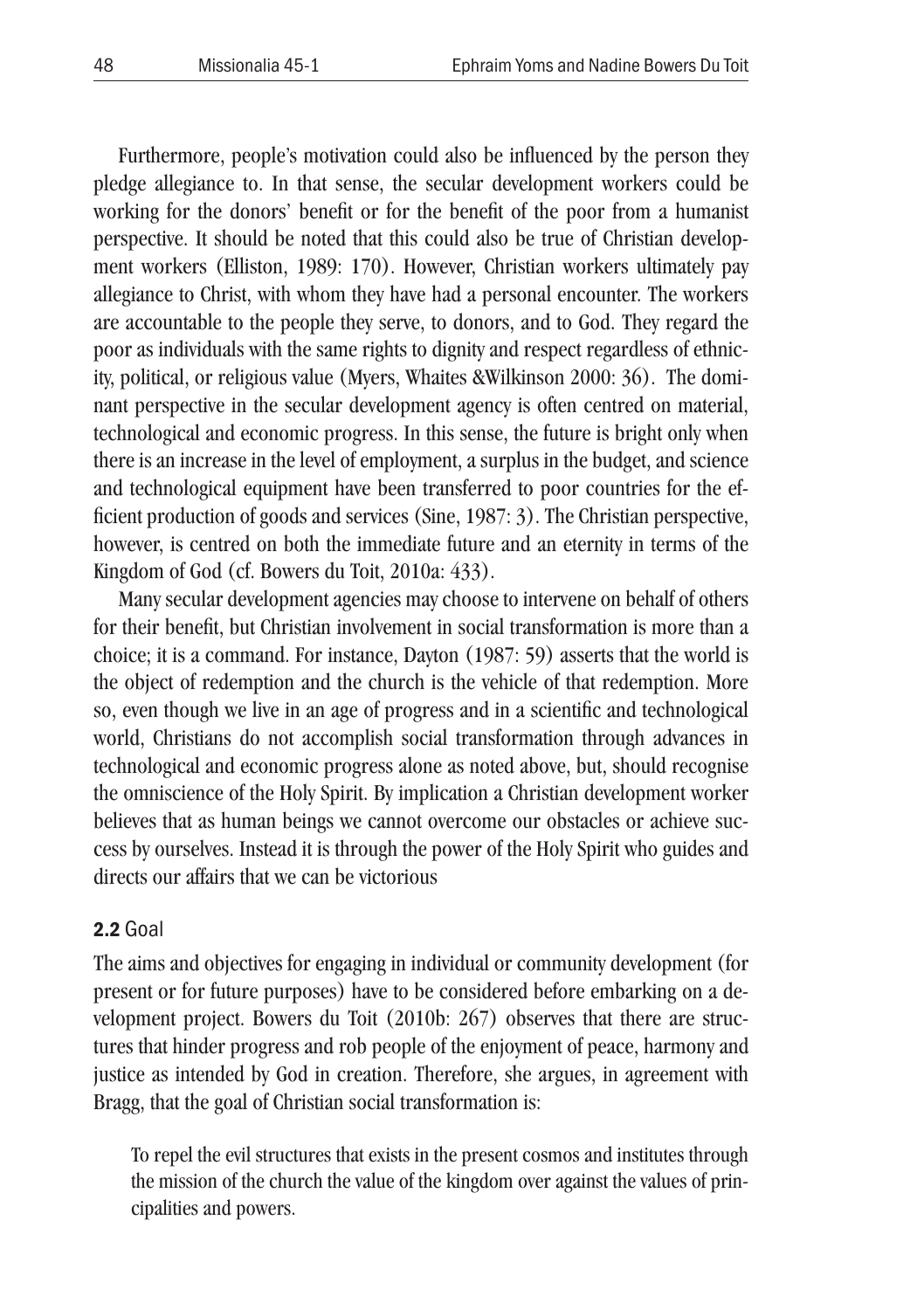This indicates that peaceful and just relations were God's original plan for humanity. However, the entry of sin brought about social disorder. Therefore, Christian engagement in social transformation is to model the good news so as to provide everyone with the opportunity to respond to the commands of the gospel and to live in obedience to it. At the same time, restoring broken relationships,<sup>8</sup> ensuring justice, peace and hope; and helping communities to recover their true identity and discover their vocation as stewards of God's resources.

#### 2.3 Process

Christian and non-Christian development agencies share some practices and systems in the process of development activities. However, Christians have other unique characteristics that may not be found in the secular field. Some of the things Christians and non-Christian development agencies share in common include: "needs assessment, planning, funding, staffing, training, managing, evaluating, making reports, relating to other agencies, social groups, and political structures, coping with cultural and communicational differences and many others similar complex issues" (Elliston, 1989: 173, also see Myers, 2011: 181). Christian involvement in socio-economic development plays a dual role. In the process of improving the material condition of the people, Christian beliefs are introduced to the beneficiary.

For instance, a holistic Christian approach posits that it is God who provided the soil for development and that it is He who is going to help us prosper through development activities (Bornstein, 2002: 9). Moreover, Christian engagement in holistic development is fuelled by a sense of concern, responsibility and privilege (Bosch, 1991: 140). Therefore, Christian involvement in social action is not only unique in terms of evangelism and its understanding of the Kingdom, but even in the way it views and values the people and community it serves. A holistic worker understands that Christ died for the people who will benefit from their development programmes. Their relationships and lives should therefore be characterised by the fruits of the spirit: love, joy, peace, kindness, faithfulness, gentleness, goodness and self-control (cf. Galatians, 5: 22-23).

This suggests that, in any effort, whether economic, political, social or religious, the fundamental issue is geared towards realising a fuller and richer human life. It represents a unique approach to human need by being conscious of God-human relations, justice, equity and dignity (Bragg, 1987: 42). It understands and promotes the spiritual side of human development to balance the socio-economic side. This integrated approach is observable in Bragg's argument (1987: 39), which says that

The issue of reconciliation with God, fellow human beings and creation is, however, seen as having eternal significance.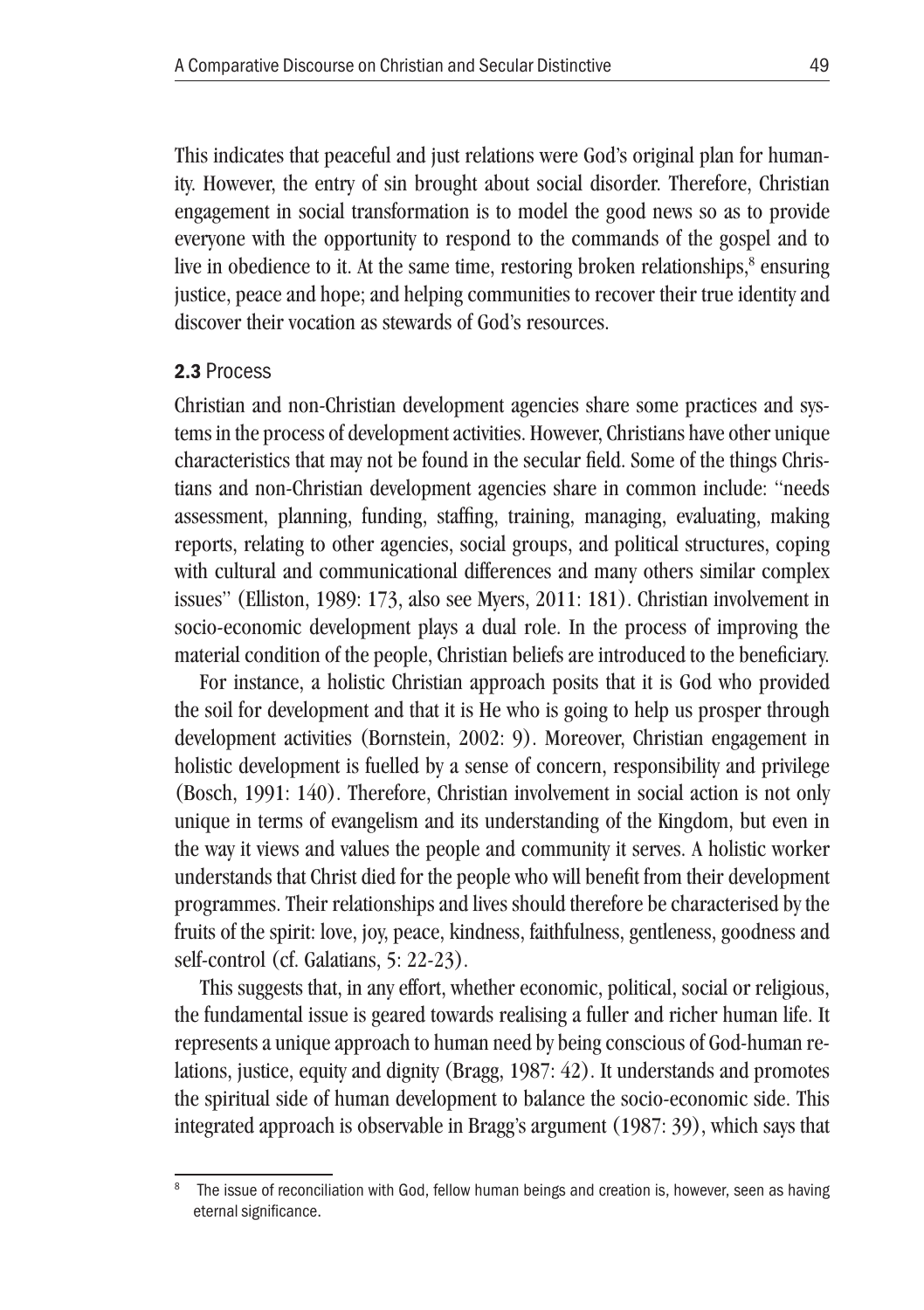"transformation is a part of God's continuing action in history to restore all creation to its rightful purposes and relations." Myers (2011: 259) affirms that God's project in the biblical story is to restore the lives of individuals and communities marred by sin so that they can be good, just and peaceful once again.

# 3. Characteristics of Transformational Development

The concept of transformation is not a mere alternative or strategy for community development. Instead, it is a Christian framework for looking at human social change. The characteristics of transformational development in this paper incorporate unique principles that could be used to measure any Christian development praxis.

### 3.1 Affirmation of culture, context and indigenous knowledge

Culture is the way of life and thought of people in a given environment. It can be elaborated on as an integrated system of beliefs, values, customs and institutions that express these beliefs, values and customs (Paredes, 1987: 63). In every society, the peoples' beliefs, values and customs bind them together and give them a sense of identity, security and continuity. These include beliefs about God, reality, the ultimate meaning of the values relating to what is true, good, beautiful and normative, including norms on how to behave, relate to others, talk, pray, dress, work, play, trade, farm and many others. This culture relates to institutions that express beliefs, values and customs that relate to governance, law courts, churches, families, schools, hospitals, factories, shops, unions, clubs and others (Paredes, 1987: 63).

On this direction, transformation is not about changing the way people think and behave in a community. It is about being aware that community customs are linked together, to the extent that, if there is going to be change in one area of life, many other areas will change as well (Hiebert, 1989: 86-87).Therefore, if new ideas are to be introduced, it needs to be done in such a way that it can easily be adopted by the beneficiaries. The holistic practitioner needs to plan and use resources beneficiaries are familiar with. Anacleti(2002: 71) notes that for people to participate in decisions that affect their lives, they must start with what they know and what most people regard as their own culture and values. This is because they are guided by their cultural principles and values. As such, it is mandatory to study the local culture in an effort to realise that community development is not optional. Anacleti (2002: 170) adds that:

[p]eople are not developed, they develop themselves and for people to develop themselves they have to be convinced that the changes envisaged will not be a mere experiment with their lives, but will actually mean a change for better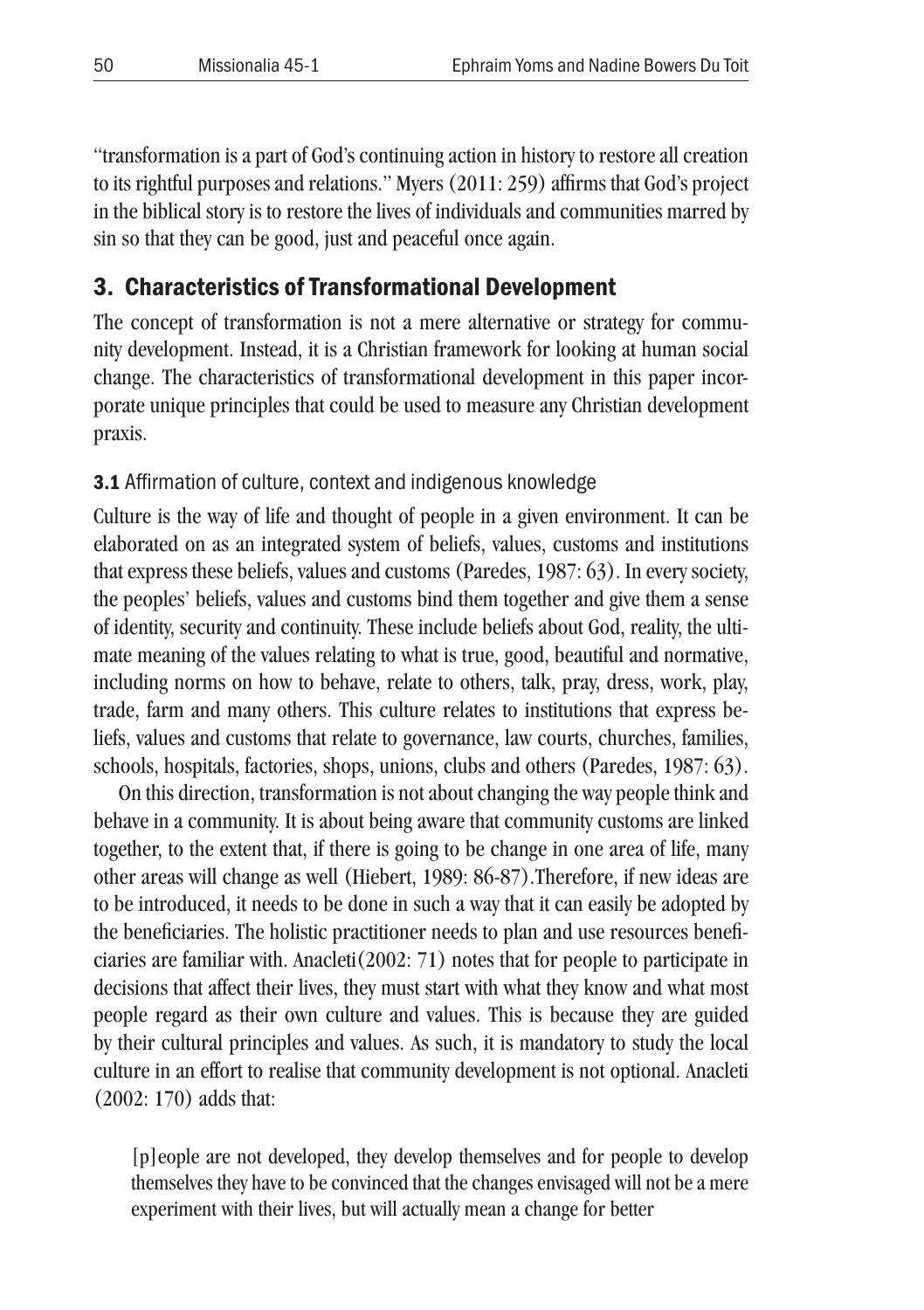This is in contrast with the modernisation way of thinking, in which indigenous culture is seen as a hindrance to development. On this note, Bragg (1987:45) reminds us that transformation affirms indigenous culture because all cultures are part of God's gift to humanity. For Christ to enter into Jewish social and religious life, shows that he (Christ) honours human culture. Christ's attitude here is an eye opener to the fact that all cultures have intrinsic values that can be redeemed and used as a basis for social transformation.

This suggests that valuing people's culture in development efforts is essential to the planning and implementation of all development. These cultures will serve as instruments for promoting social justice, equality, sustainability, identity and dignity for all members of the community. Myers (2011: 205) explains that it is important for a practitioner to respect the community's story, because the history of the community could unveil the community's real problems and present a possible way forward. As for the community dwellers, they feel their story is valuable as long as someone is able to listen to it (Myers, 2011: 206).

To value and respect people's cultures and indigenous knowledge are both theological and contextual in Christian community development. Hiebert (1989: 75) reveals that being both theological and contextual are two dimensions of Christian development. It is theological because Christians' vision, mission and motivation of development emerge out of their fundamental understanding of the nature of God, humans, the fall, redemption and the kingdom of God. By being contextual the Christian finds it easier to build and encourage those they have developed, regardless of their cultural, social, religious, and racial differences. That is, development must be done with the context of the people in mind.

#### 3.2 Just and peaceful relationships

Christian development practitioners understand and promote just and peaceful relationships as one of the means of achieving holistic development of the human community. Bragg (1987: 43), for instance, points out that transformation provides a ground where human beings, no matter their race, religion or nationality, may live a fully human life, freed from domination and oppression by other people. In addition, development is a matter of human relations and justice (right relationship with God and God's people) in which domination, oppression and exploitation are abnormal (Robinson, 1994: 318).

This means that unjust relationships are the root causes of disparities and inequalities in society. In this sense, true development is the development of people, the release of people from their enslaved conditions so that they can actively participate in the process of making decisions that affect their lives and labour (Robinson, 1994: 318-319). In the account of the fall in Genesis, the right relationship with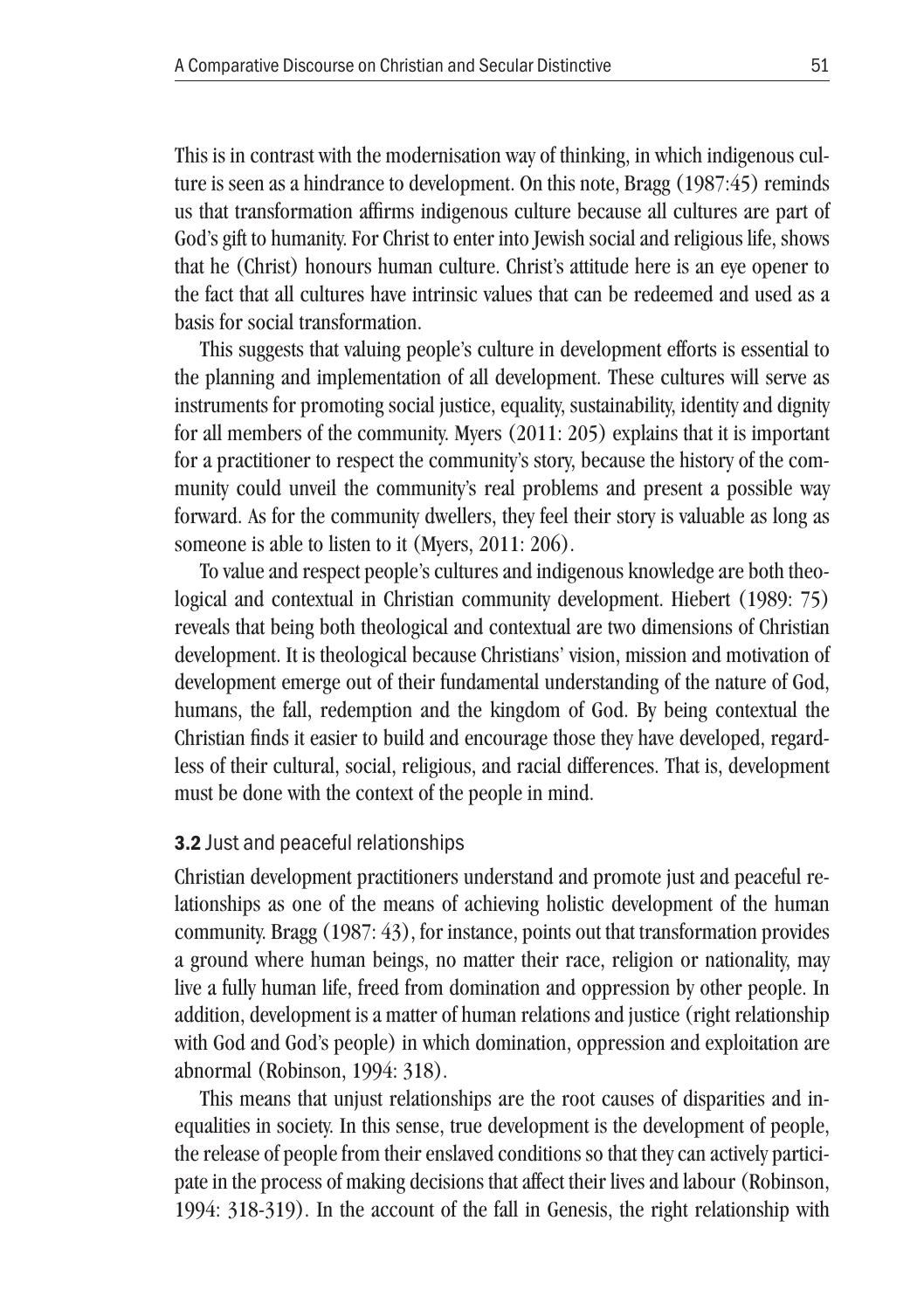God, fellow human beings and nature were distorted. A healthy relationship with God is the basis of all other relationships and these relationships are an integral part of holistic development (Bragg, 1987: 44). Migliore (2004: 267-268) adds that the missional activity of the church is to foster a just and inclusive community in which members use their ministerial gifts for the well-being of the whole. Myers (2011: 181) also explains the levels of these relationships as relationship with the triune God, relationship with oneself and relationship with the community.

This means that society will be good if all relationships are restored. Moltmann (1993: 134) comments that "every relationship to another life involves the future of that life, and the future of the reciprocal relationship into which one life enters with another". For instance, Christian hope is a living hope and is connected in relationships with God, oneself and others in the community. When this framework of relationships ceases to exist, "hope" will be invalid. A cordial relationship unites affection with respect. In a positive relationship, both parties experience respect, acceptance, trust, freedom and happiness.

Therefore, when human relationships are cordial, oppressive attitudes can be abolished, and when what makes a person truly humane emerges it can be affirmed that transformation is taking place in both the individual and the community. Moltmann (1993: 116) concludes that, until then, "the new man, the true man, the free man [the transformed man] is the friend". In the same way, transformation that is founded on a just and peaceful relationship allows people to trust and live with one another as spacefriends while sharing privileges and opportunities. Such a transformation is healing and joyous. Church educators should endeavour to facilitate the healing process in communities living in desperation by speaking and acting prophetically (cf. Brueggemann1984: 26).

#### 3.3 Dignity and self-worth

Promoting human dignity and self-worth is another important goal of TD (Bragg, 1987: 42). In other words, affirmation of people's dignity and self-worth is one of the significant tasks of the transformational agenda, because people need to have self-esteem to be fully human. This is because the experiences most poor people go through tend to make them feel as if they are valueless, unproductive, hopeless and helpless. When they are transformed it will give them a sense of belonging in society. Myers (2011: 178) states that both the poor and non-poor need to know who they are and the purpose for which they were created. In that case, restoring the identity and vocation of the poor and non-poor becomes a vital indication of human transformation.

The fact that men and women, poor and non-poor, are made in God's image says something about their identity. For God to have loved them and sent the Son to come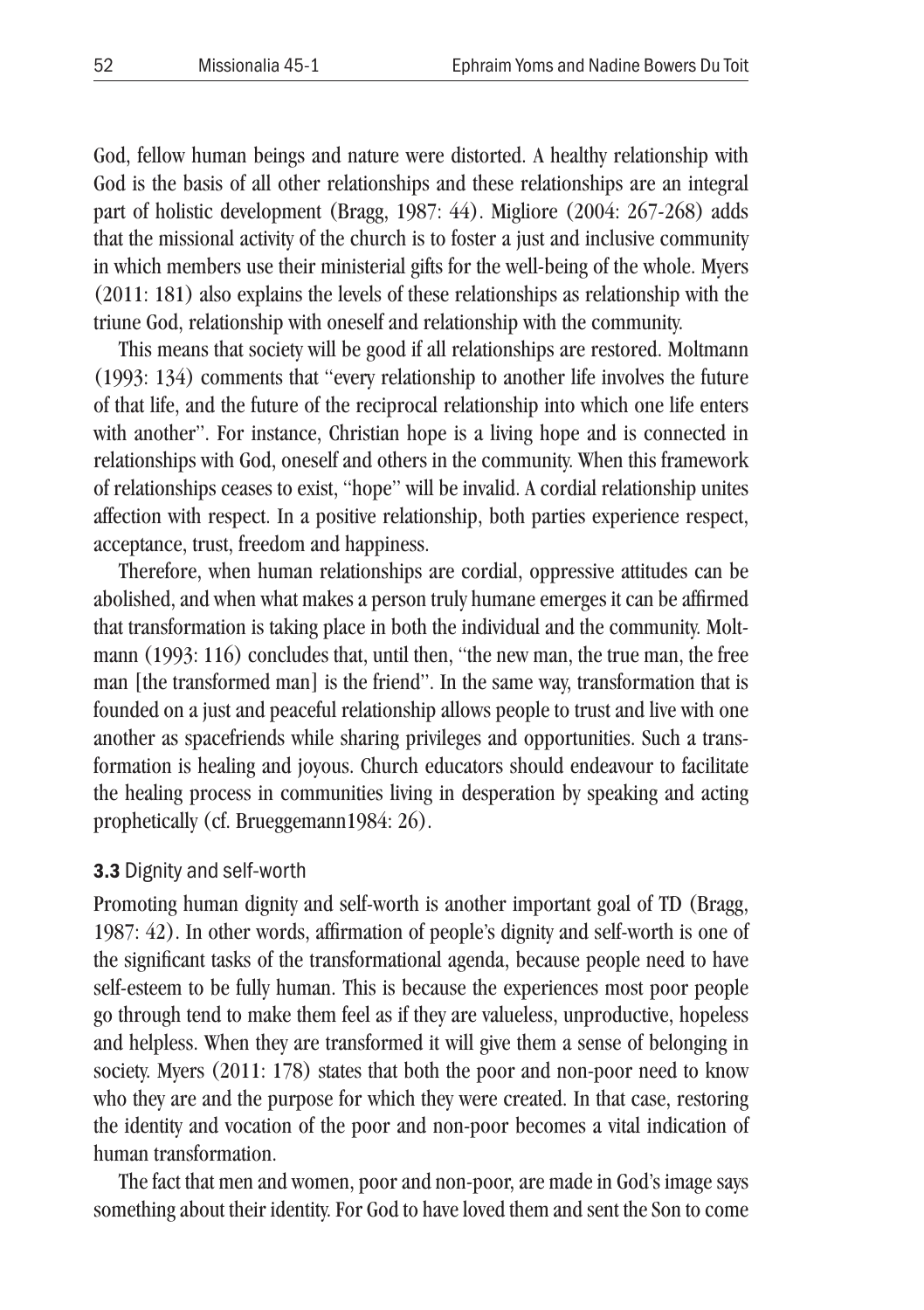and die for them signifies their human dignity. To give them gifts that contribute to their human well-being shows the importance of their vocation (Myers, 2011: 178). Along these lines, Myers (2011:179) emphasises that:

- i. A transformed, dignified person transforms [his or her] environment.
- ii. People, not money, or programmes, transform the world.
- iii. Genuine steps to transforming people are not all about transferring resources, but include recovering lost dignity and identity.
- iv. People must be shown that their human dignity and identity are intrinsically related to God in Christ.
- v. God's purpose in human history is redemptive.

The point is that, on the one hand, social, political and economic transformation of the poor is essential for human well-being. On the other hand, a transformational agenda declares to people that they are made in the image of God with potential and abilities. Through the salvific work of Christ they can regain and fulfil the purpose of their creation (Myers, 2011:180). This coincides with Burkey's (1993: 56) perception that the essence of development is to ensure that people are able to increase their level of self-confidence, pride, initiative, creativity, responsibility, and co-operation. In the absence of these elements, all efforts towards poverty alleviation will be difficult or impossible.

Similarly, theological and non-theological scholars within the discipline of development have argued that, beside the material human needs there also are abstract needs. These are not visible, yet they are very crucial for human survival. Burkey (1993: 3), for instance, refers to such human needs as emotional security and mental rest. This study holds that these factors have to do with a sense of who people are, what they are worth and the purpose for which they are created (Samuel & Sugden, 1999: 238). This is because it is possible for people to have the material things they need for sustenance but still lack self-respect, peace, love, protection, free choice and someone to listen to their story. They can be emotionally depressed because of isolation. People who have a good sense of identity and dignity know that they are not expected to treat others or be treated as less important human beings (Samuel & Sugden, 1999: 246). For this reason, Bragg (1987: 42) sees development as people gaining control over their environment and destiny with dignity and self-worth.

It is, therefore, reasonable to argue that those individuals, families and communities with a good sense of identity and dignity experience freedom, justice, love and peace. In such an environment, care is given to the poor and weak, women and children; people respect and are respected, and people love and are loved. Hughes and Bennett (1998: 79) argue that this kind of life was practised and taught by Jesus and serves as a model for his followers worldwide to break down every social barrier that robs people of a sense of identity and dignity. Christians have their identity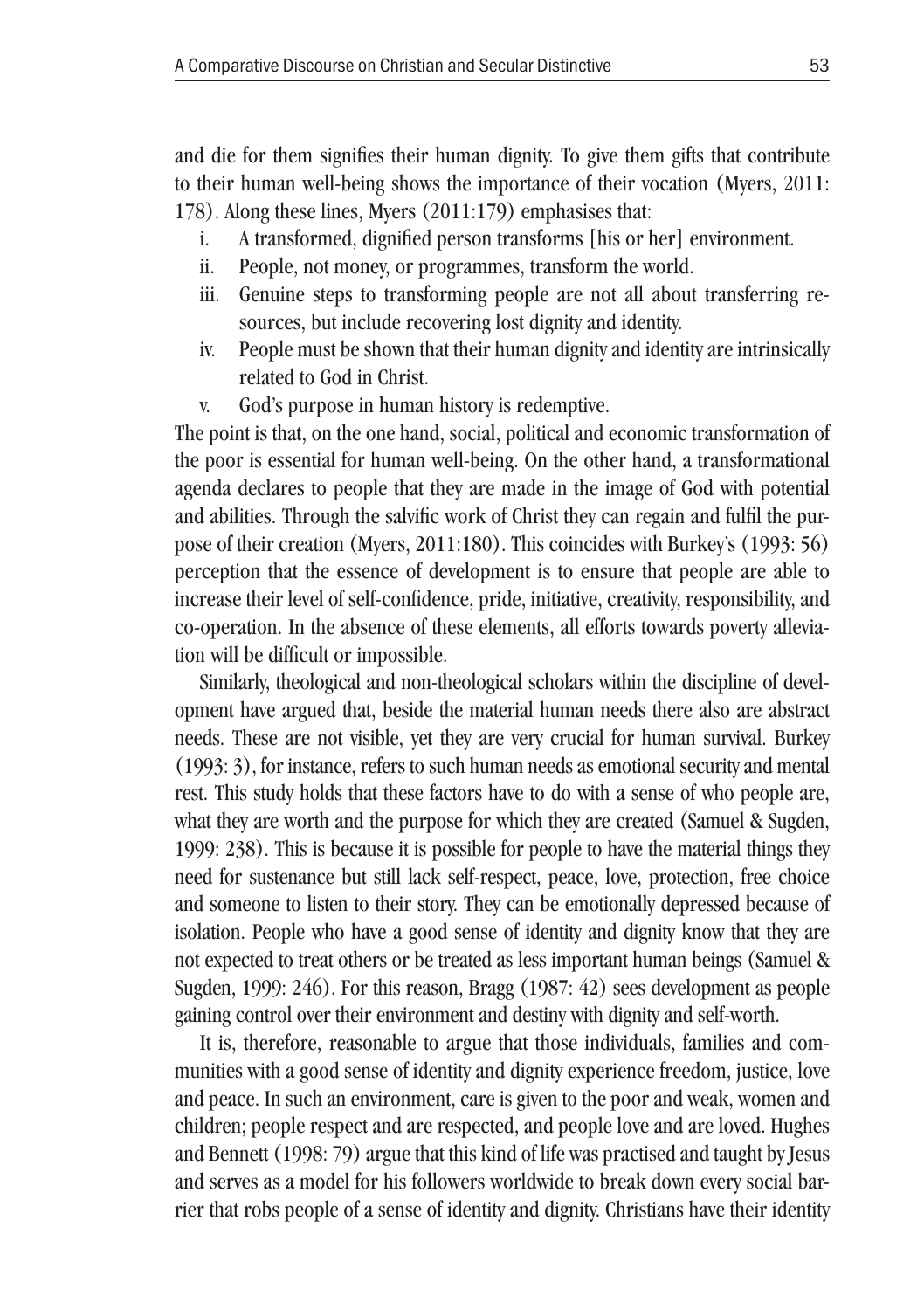in God through the finished work of Christ on the cross and are equipped with spiritual gifts to serve in the household of faith.

#### 3.4 Empowerment and self-reliance

Another significant characteristic of transformation is empowerment with an attitude that supersedes the idea of superiority and inferiority. The worldly concept of power does not create such an environment; rather, "it has always been in tension with the power of the servant, the power of love and of the finer aspect of justice" (Christian, 1999: 185). As such the desire to become "bigger, better, faster, prettier, stronger, and smarter" has always been a driving force (Oladosu, 2010: 56). By implication powerlessness is viewed as incapability which hinders development, especially when people lack economic and social status, and political and religious power (Speckman, 2007: 249-251). In this sense, empowerment is a people-enablement process for tackling poverty. The element of empowerment therefore is the control over economic resources and the ability of the poor to articulate and assert themselves (Rahman, 1993: 205).

Ajulu (2001: 142) perceives empowerment as a three-tiered integral process focusing on the individual, community and structure. The integral empowerment process addresses all human needs, be they social, material or spiritual. It also addresses the community as a complete entity for the rich, poor and those in between. Lastly, it addresses a range of structures that affect individual and community development.9 Thus, collective abilities are needed of individuals in a given community to take charge of identifying and meeting their own needs as households, communities, organisations, institutions, societies and nation (Rowlands, 1996: 90). It is not part of God's plan that power only resides with the "upper class" while the "lower class suffers". God is not in favour of dependency ,and human development should free a person from depending on others (Speckman, 2007: 253).

Synder (1995: 6) explains that empowerment is the state of persons (women and men) being enabled to take their destiny into their own hands. Synder (1995: 6) outlines three elements of empowerment in development as follows: the first is economic empowerment, which has to do with access to assets like land, capital and technologies that can produce income. The second has to do with basic human necessities such as education and health services, clean water, fuel and shelter. Participation in decision-making is the third element. The above list indicates that participants must be empowered for the sustainability and effectiveness of any development programme or project.

Nevertheless, empowerment would require the development of skills and abilities to make decisions regarding community development programmes. Individuals

<sup>&</sup>lt;sup>9</sup> Such obstacles may include as culture, tradition, politics, governance, institutions and organisations.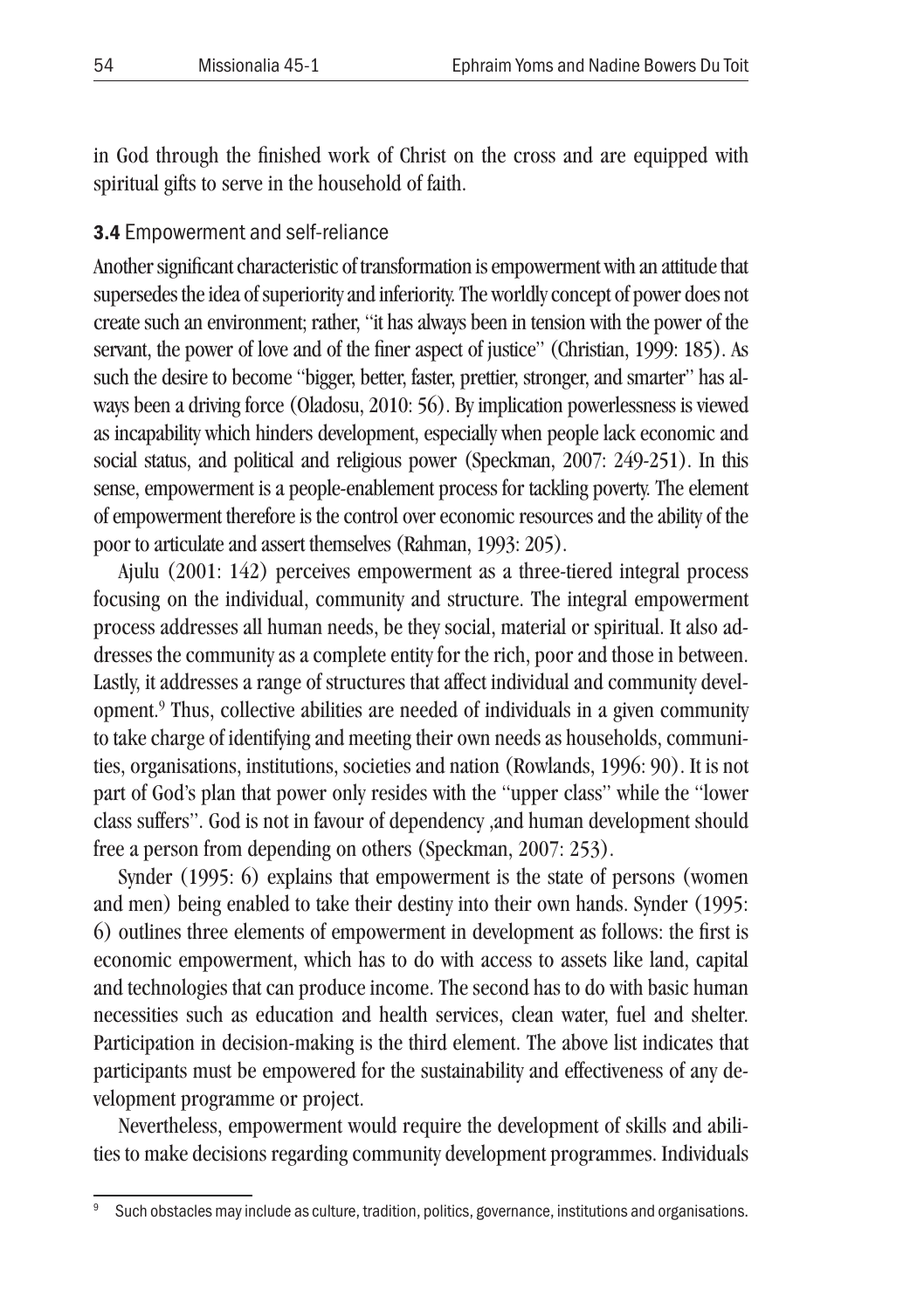and communities need to own the vision and value their work. As Gilchrist and Taylor (2011: 22) stress, "[e]very person has capabilities, abilities and gifts. Living a good life depends on whether those capabilities can be used, abilities expressed and gifts given. If they are, such people will feel valued, feel powerful and be wellconnected to the people around them". This belief is also held by Swanepoel and De Beer (2011: 52), who argue that people must be empowered with the necessary information and freedom to decide on what they want.

The above analysis of empowerment shows that people's power comes ultimately from self-reliance, especially when they are able to meet their material and emotional needs themselves. That is, self-reliance means confidence, reliance primarily on one's own resources, human and natural, and the capacity for autonomous goal-setting and decision making. Physical, economic, social and political incapacity makes a person dependent on others. Equal access to material goods and opportunities to fulfil basic needs are essential characteristics of development. By implication, dependency implies inequality, which is against the will of God. Interdependence is rather a biblical injunction, which is an essential aspect of human life. God intends humans to live in community, not in isolation (Robinson, 1994: 319-320). In this way, development is essentially the removal of the conditions of dependency. Nevertheless, self-reliance must lead people to acknowledge God as the source of their lives. It must lead them to put their confidence in Him whose goodness and mercy are reliable and whose promises cannot fail.10

Self-reliance also leads to sustainability. A self-reliant individual or community does not depend on external help without building capacity. Bragg (1987) reveals that it is God's intention for us to have adequate life-sustaining goods and services, and that development must enhance sustainability of the community's economic, social and environmental resources. Development projects must continue even when the change agent is no longer in the project area. Consequently, any form of development that does not lead to self-reliance must be avoided. The people should own the project, rather than feel that it was imposed on them by some authority.

#### 3.5 Spiritual development

Whilst empowerment and self-reliance are important for human well-being, they are not complete without recognition of the spiritual dimension of life. The element of spirituality completes the idea of holistic human development. Of course, it could be expected that government and non-governmental organisations that are involved in community development would focus on people's intellectual, physical and social wel-

 $10$  Jeremiah, 39: 18 tells us that God alone gives perfect peace to the troubled, healing to the sick, provision to the poor, hope to the hopeless, strength to the weak, faith to the fearful, and rescue to the oppressed.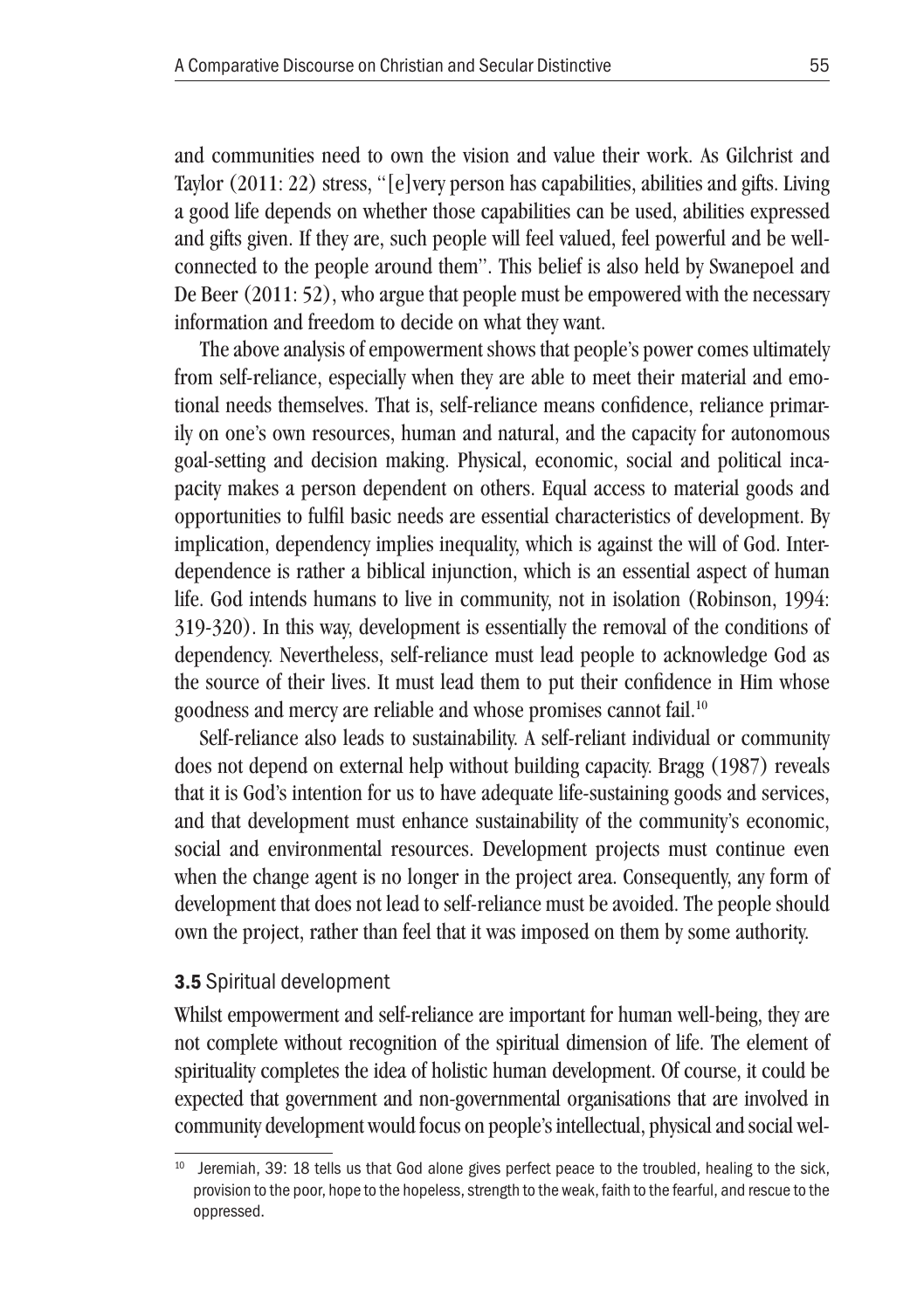fare at times to the neglect of their spiritual condition. It would be a great disappointment if faith-based development practitioners and institutions also neglect spirituality.

Of course, the ultimate goal of development is human well-being.11 Ignorance, exploitation, socio-cultural constraints and institutional structures are major factors that rob people of freedom by holding back access to social, economic and political power and rendering them voiceless (Bragg, 1987: 43). Poor people are mostly not free in the physical, material, spiritual and social areas of their lives. Transformation therefore involves the whole person, mind, body and spirit in any development effort.

Moreover, a transformational approach seeks to address the issue of sin, which leads to corruption, greed, conflicts, inequality and exploitation, all of which are contrary to God's plan for people (Davis, 2009: 92-93). Furthermore, evil is not only in the human heart, but also in social structures (Bowers, 2010b: 266). Within a transformational approach, unjust economic relations, political imbalances, social misappropriation and religious or cultural domination, are addressed. In this case, 'changed' people will be able to "discover their true identity as children of God and recover their true vocation as faithful and productive stewards of God's gifts for the well-being of all" (Myers, 2011: 3, 17).

Emphasis on spiritual development as a characteristic of development cannot be overemphasised. Korten (1990: 168) reminds us that people's spiritual growth and nourishment are among the important responsibilities of the church. That is because the church's role is to teach people in society the use of power, values, brotherhood, peace and the ability to live in harmony with one another. By implication, this approach can lead to the elimination of unjust structures, the tendency for corrupt practices, exploitation and misuse of power. It can be argued theologically that human beings have always been in search of meaning and purpose in their lives. This search can bring them a sacred connection. The connection gives people insight into the meaning and significance of their lives and the integration of all aspects of their being (Nash & Stewart, 2002: 17). This makes spirituality an important aspect of human need for sustainable well-being.<sup>12</sup>

Sometimes people reject development efforts because of their cultural and religious orientation. As an illustration of the importance of spirituality, at other times it could be discovered that people prefer magic charms to development efforts (Myers, 2011: 142). What people believe about the world and its relationship to their

<sup>&</sup>lt;sup>11</sup> Such as having enough food, assets, a job, being in good physical condition, having self-respect and dignity, living in peace and harmony with family and community, as well as having access to justice and security

 $12$  For example, it is in the spiritual dimension that a person strives for transcendental values, meanings, experience and development and for union with the imminent, supernatural powers that guide people and the universe for good and evil (Nash & Stewart, 2002: 15-16).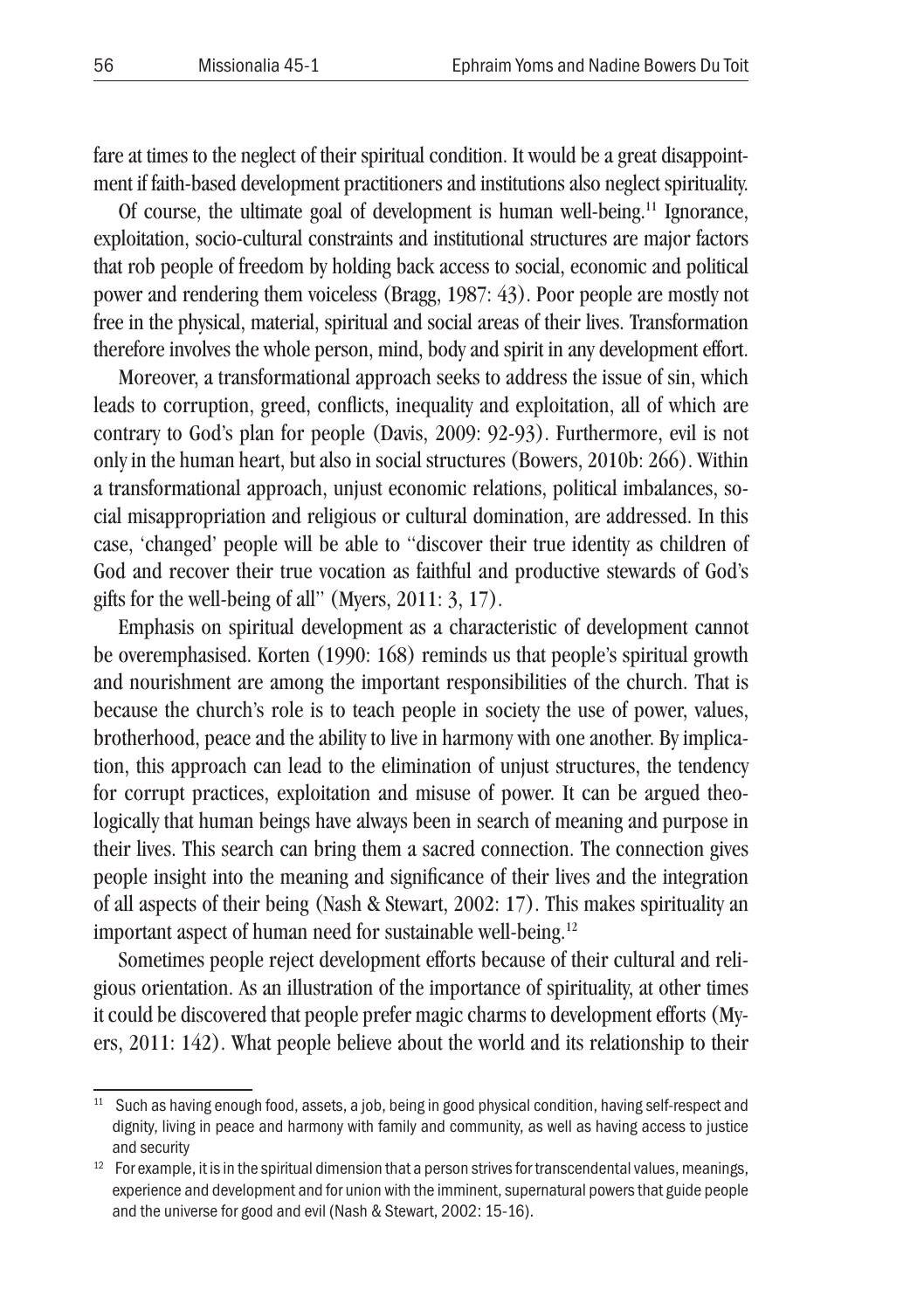well-being shapes the way they respond to everything, including poverty (Hughes & Bennett 1998: 133-134). This strengthens the role that spiritual sensitivity plays in the initiation and management of development programmes and projects (Nash & Stewart, 2002: 19). Therefore, when a person is transformed, spiritual growth begins, the Holy Spirit indwells the believer (John, 14:16-17), and the old nature is replaced with the new (2 Corinthians, 5: 17). Therefore, people's spiritual transformation is crucial. Hughes and Bennett (1998: 133) elaborate:

Even if a community develops economically, politically and socially, unless it encounters God in Jesus, it will still be afflicted by the poverty of not knowing God, [...] this spiritual poverty will sooner or later lead to other forms of poverty as other forms of sin such as greed begin to dominate.

This quote shows that the freedom to grow in relationship with God and live out values appropriate to the Kingdom of God is crucial for sustainable development (Byworth, 2003: 109). Transformation therefore, frees people from slavery to other people, institutions, beliefs, oppressive systems and ignorance and paves the way to political, social, economic and spiritual freedom (cf. Bragg, 1987: 43).

## 4. The holistic practitioner

The holistic practitioner's attitudes and character play an important role in achieving holistic development. These unique qualities of Christian development are crucial to achieving transformation.

### 4.1 The attitudes of a holistic practitioner

The role of a holistic practitioner is to help in fostering good relationships in the community. Therefore, the fruits of the spirit, such as love, joy, peace, patience, kindness, goodness, faithfulness, gentleness and self-control, are key attitudes of a holistic practitioner (Galatians 5:22-23). In addition, a holistic transformational practitioner must learn to be a good neighbour, i.e. to love and to be kind to neighbours. S/he must have the willingness to be a learner. No or little transformation will take place if the worker and beneficiaries are not ready to learn from one another (see Myers, 2011: 219).

The holistic practitioner's spiritual and moral life must go hand-in-hand with professionalism. Obedience to simple instructions helps workers to maintain their integrity and ensures a true sense of stewardship. A Christian who sets apart and cleanses him/herself for God's service must maintain the evidence of inner transformation that is characterised by a life of purity, moral integrity, and holy living. His or her thoughts and actions must be expressed in an outward life of goodness and godliness (Samaan, 1989: 131).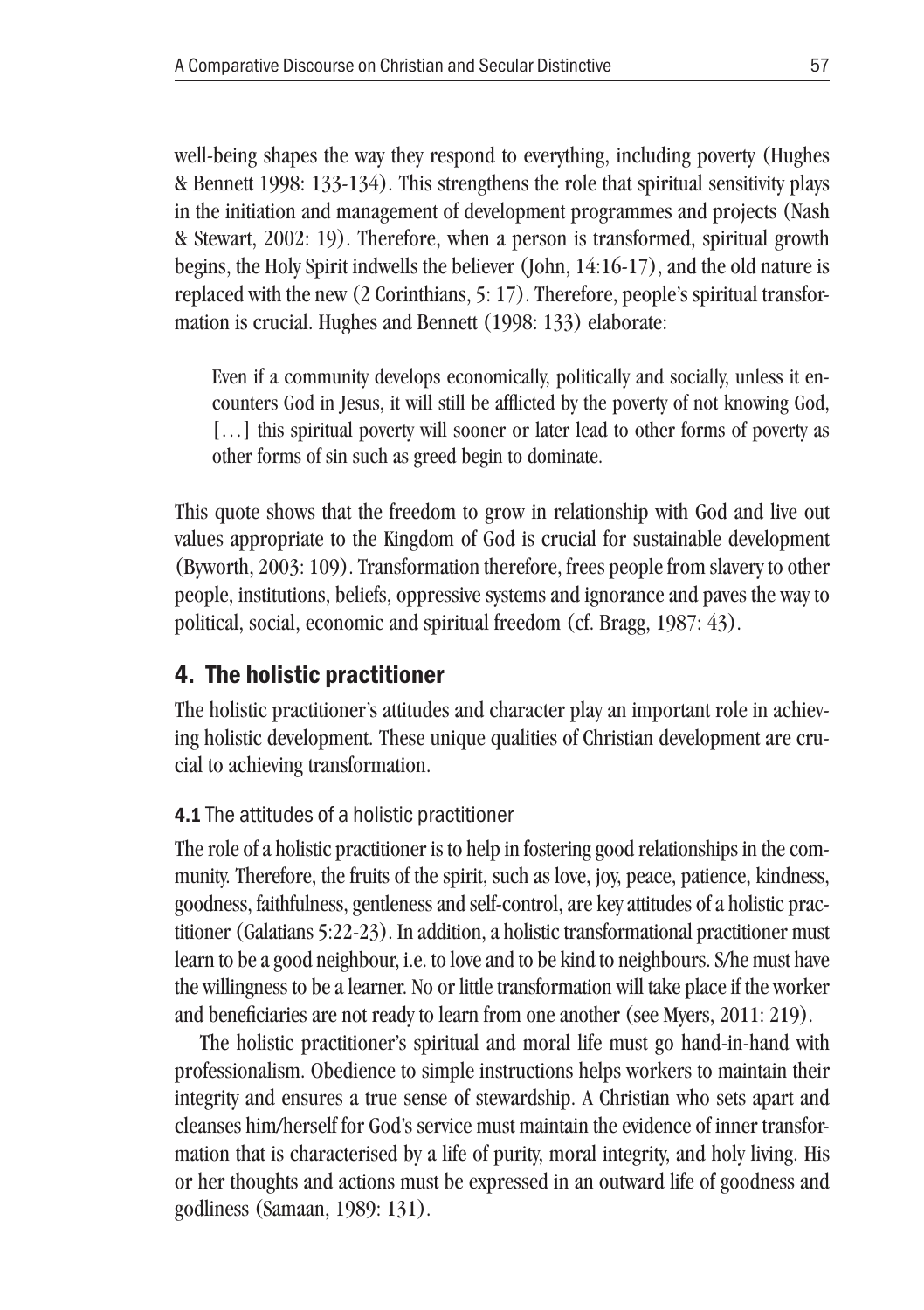#### 4.2 The characteristics of a holistic practitioner

Understanding the characteristics of a holistic practitioner is crucial, since the focus of TD is on the physical and spiritual transformation of the people. Development workers may have well-designed plans and strategies on how to carry out successful projects, but that may not be adequate if they do not clearly understand what is desired of a holistic practitioner. The first important characteristic of a holistic practitioner is to be a born-again Christian.That is, he or she needs to know and experience God in an intimate relationship, growing towards Christ-likeness while doing the work of God (Samaan, 1989: 131).

Besides being born again, knowledge of the Bible is crucial for effective service. The Word of God is an infallible manual for a holistic practitioner; it teaches how to live for God and to serve him. It is only by careful, devotional Bible study that a worker will not fall into public disgrace (cf. 2 Timothy, 2: 15). Theological and biblical knowledge are key tools that a holistic practitioner can use to handle the physical and spiritual challenges that may be encountered in the project area.

However, being a Christian and a professional cannot be separated in the development approach. Professionalism can fuel a holistic practitioner to success. A Christian worker who wants to make an impact in the project area must have the technical knowhow, skills, strategies and knowledge of the dynamics of needs in the project area. In other words, since the Christian approach is holistic, the Christian worker's knowledge must be holistic too. Knowledge of social science and of scripture is important for engaging in transformational development (Myers, 2011: 225).

It takes a humble and compassionate practitioner to relocate to the project area so as to carefully study and become intimately familiar with the social and cultural system of the communities where s/he will serve. Burkey (1993: 5) echoes Chambers' analysis of the flaws of most people who are keenly concerned with rural development but who are neither rural nor poor. Often the strategies for project conception and implementation they use do not represent the aspirations and interests of the targeted communities.

### 5. Conclusion

The paper argues that holistic Christian ministry has unique characteristics. Upholding culture and indigenous knowledge is an important characteristic of transformational development. People's way of life, beliefs, values and customs, as well as the institutions that express them, must be respected. The holistic practitioner must communicate the gospel of word and deed within the context of the beneficiaries, and ensure that indigenous knowledge is valued. Just relations must be the focus of development, as unjust relations are the root causes of the inequalities in society. Thus, the affirmation of people's dignity and self-worth is mandatory for a transformational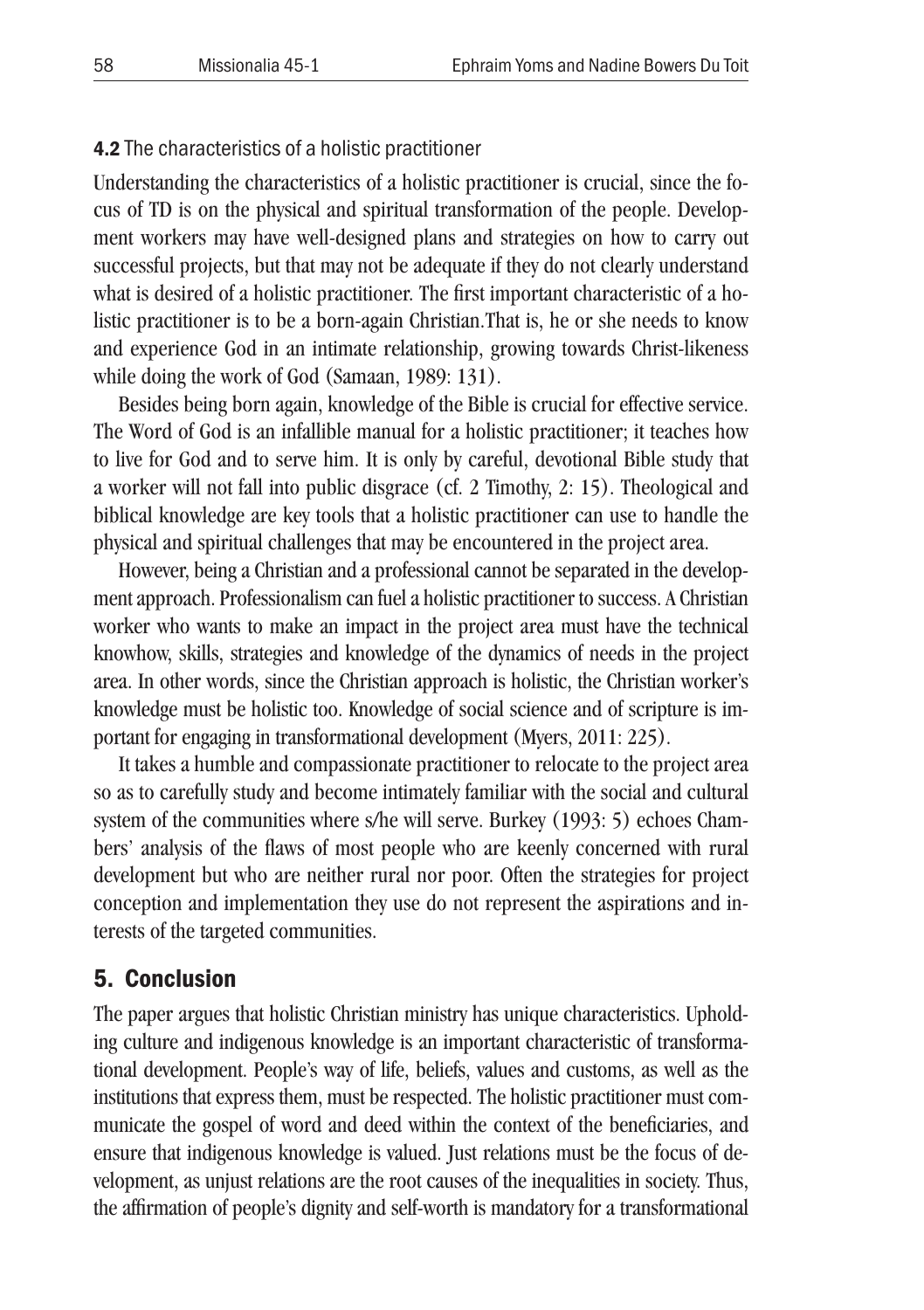agenda. People need self-esteem, not dependency – which implies inequality, to be fully human. Therefore, all people should be empowered intellectually, physically, mentally and spiritually to enjoy the God-given blessings of creation. Individuals or communities must be free to grow in their physical, mental, social and spiritual life.

#### References

- Ajulu, D. 2001. *Holism in development: An African perspective on empowering community.* Monrovia: MARC.
- Anacleti, O. 2002. Research into local culture: Implication for participatory development, in D. Eade (ed.). *Development and culture.* Oxford: Oxfam Publishing. 168–173.
- Bowers, N. 2010. Moving from development to social transformation: Development in the context of Christian mission, in I. Swart, *et al.* (eds.). *Religion and social development in post-apartheid South Africa*. Stellenbosch: SUN Press. 261–274.

Bragg, W.G. 1987. From development to transformation, in V. Samuel & C. Sugden (eds.). *The church in response to human need.* Grand Rapids: Eerdmans. 20–51.

- Burkey, S.1993. *People first: A guide to self-reliant participatory rural development*. New York: Zed Books.
- Byworth, J. 2003. World Vision's approach to transformational development: Frame, policy, and indicators. *Transformation*, 20(2): 102-114.
- Davis, R. 2009. What about justice? Toward an evangelical perspective on advocacy in development. *Transformation: An International Journal of Holistic Mission Studies*  Volume 26 No 2 April 2009. 89–103.
- Edwards, M. & Sen, G. 2000.NGOs, social change and the transformation of human relationship: A 21st century civic agenda. *Third World Quarterly*, 21(4):605-616.
- Erasmus, J.C. 2005. Religion and social transformation: A case study from South Africa. *Transformation: An International Journal of Holistic Mission Studies*, Transformation, vol. 22, no. 3, 2005, 139-148
- Gilchrist, A. & Taylor, M. 2011.*The short guide to community development*. Bristol: The Policy Press.
- Hiebert, P. 1989. Anthropological insights for whole ministry, in E.J. Elliston, (ed.). *Christian relief and development: Developing workers for effective ministry,* Dallas: World Publishing.75–92.
- Hughes, D. & Bennett, M. 1998.*God of the poor: A biblical vision of God's present rule.* Cumbria: Om Publishing.
- Korten, D.C. 1990. *Getting to the 21stcentury: Voluntary action and the global agenda*. West Hartford: Kumarian Press.
- Migliore, D.L. 2004.*Faith seeking understanding: An introduction to Christian theology*. 2ndEdition. Grand Rapids: Eerdmans.
- Moltmann, J. 1993. *The church in the power of the spirit: A contribution to messianic ecclesiology.* Minneapolis: Fortress Press.
- Myers, B.L. 2011. *Walking with the poor: Principles and practices of transformational development*. New York: Orbis Books.